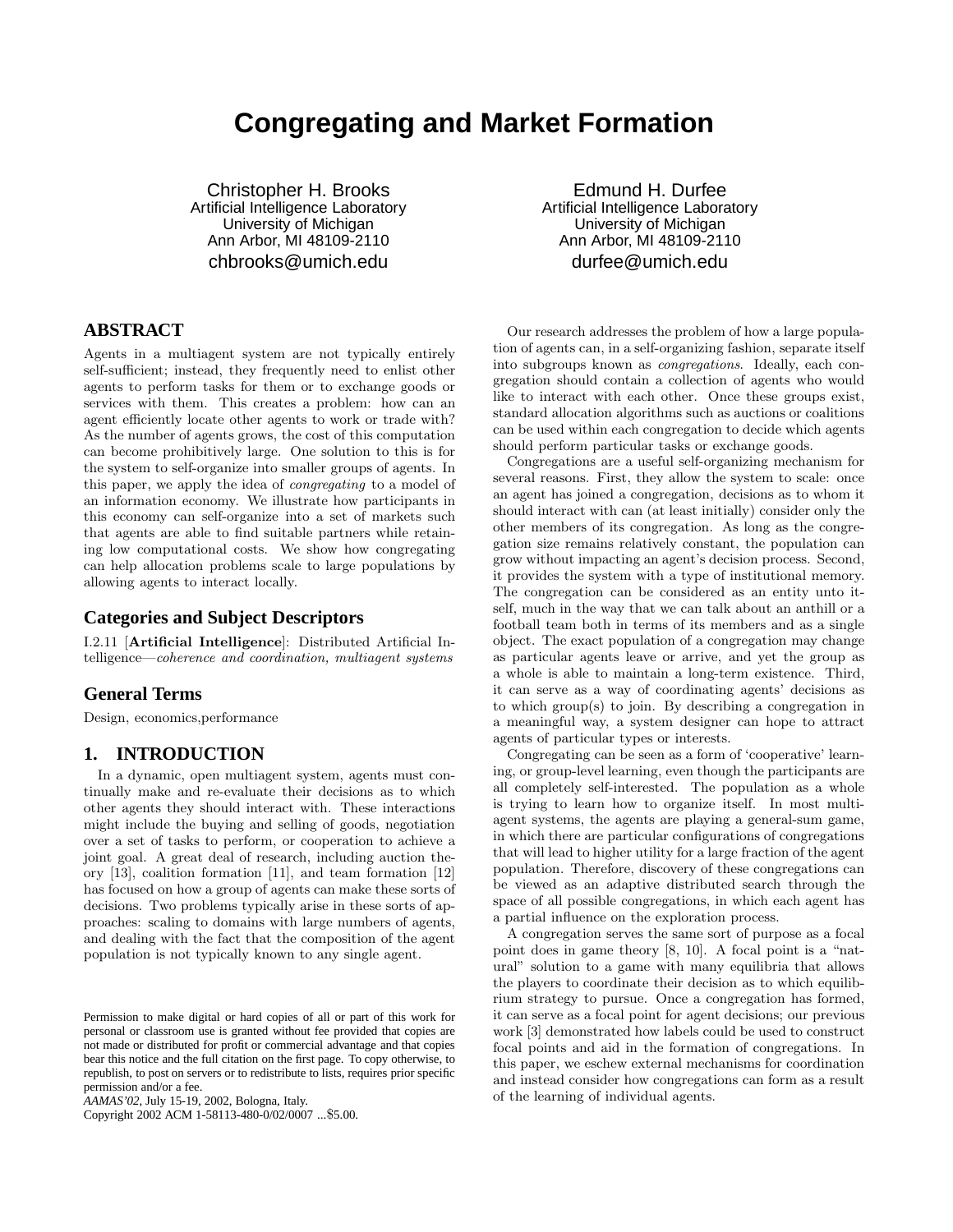In the rest of this paper, we will discuss the role of congregations in an information economy. We will define more precisely what we mean by a congregation and describe it in terms of a simple model of an information economy. We will then show experimental results that suggest that congregations can improve the overall utility of the agents in a multiagent system. We will conclude with future directions for studying the formation and dynamics of congregations.

# **2. CONGREGATING IN INFORMATION ECONOMIES**

Our past research (e.g. [4, 5]) has focused on how producers in an information economy can locate consumer niches and efficiently learn the preferences of consumers in these niches. It is this first problem, that of locating a niche, that is most relevant to congregating. In this problem, two or more producers are each separately selecting a set of goods to sell and a pricing mechanism for these goods. In doing this, they separate the consumer population into one or more markets, each of which buys from one producer, plus the market consisting of consumers who choose not to buy from any producer. Each producer's problem is then to find a profitable location in price/product space, subject to the decisions of the other producers.

In this paper, we take the problem of market formation one step further, and draw directly on the congregating metaphor to examine the process of market formation in a multiagent system containing a large number of producers and consumers. Our previous research [2] presented a general model of congregations focusing on the affinity group domain. This work showed how congregating can be difficult when the solution space is very sparse, and suggested the introduction of labelers as a signaling mechanism, thereby coordinating agents' decisions. It also showed how congregating could be used to improve average payoff when agents with heterogeneous preferences played a coordination game. Our current paper applies congregating to information economies. We show how congregating can be used to stimulate producers and consumers in an information economy to self-select into separate markets so that the average profit in the system is increased. The effectiveness of this approach depends upon the number of markets available, as well as the specificity of agent preferences.

In many large-scale economies, the problem of who to buy or sell from is a significant one. Mechanisms that pair buyers and sellers, such as auctions, can be used to do this when the number of agents is relatively small, but if the population is large or the auction is combinatorial, both the allocation of goods and the selection of bids becomes a difficult computational problem. A solution to this is to construct several smaller auctions, each of which contains buyers and sellers with 'similar' interests.

One inspiration for this approach was the University of Michigan Digital Library (UMDL) [7], which was a market in which automated agents would buy and sell information goods. The UMDL contained consumers with many different interests, and providers offering a wide set of different types of articles. Each consumer had a User Interface Agent (UIA) that located sellers of relevant information goods. The sellers were also represented by agents, known as Collection Interface Agents (CIA). These agents interacted through auctions, each of which was described using an ontology that indicated the goods being bought and sold. These auctions were instantiated via the Auction Manager Agent (AMA), which would dynamically create new auctions when it noticed unsatisfied consumer demand and delete auctions when they experienced a lack of activity. This was a centralized process that allowed for the partitioning of the market space into separate congregations, making the location of potential customers or goods a manageable process for both the human users and the agents involved.

In our exploration of congregating and market formation, one goal is to reproduce this process without the intermediation of a centralized market maker (the AMA). Instead, we propose that this functionality can be handled by a distributed set of market makers, each of which has the goal of attracting buyers and sellers such that its market is successful (measured in terms of either the number of trades or the surplus generated). In essence, we would like for the formation of multiple markets, each of which is composed of buyers and sellers with complementary interests, to be an emergent phenomenon. The purpose of this work is to identify whether congregating can in fact be a viable strategy for a large group of self-interested agents.

# **3. CONGREGATIONS**

In this section, we define more precisely what we mean by a congregation, both generally and in terms of our information economy model. This model was originally presented (with minor differences) in [2].

We begin by considering a general model of a multiagent system. Let  $A = \{a_1, a_2, ..., a_n\}$  be a set of agents in the system at time  $t$ . (For ease of presentation, we'll assume discrete time. However, nothing in our model requires it.) The essential criterion for congregating to be an interesting problem is that each agent needs to interact with some other subset of the agents in the population. In utility-theoretic terms, each agent a has a utility function  $U_a : P(A) \rightarrow$ **R.**  $(P(A)$  is the power set of all agents.) This function indicates the utility that agent a receives from interacting with a particular set of other agents.

It is assumed that an agent cannot interact with every other agent, due to computational and communication constraints. (Recall that  $n$  is large.) Therefore, at every time t an agent will need to choose a subset of agents from the larger population to interact with.

Congregations are a way of simplifying this decision problem; rather than choosing agents from the entire population of size n, an agent can join a congregation of size  $c \ll n$ . This allows the agent to reduce the size of its search problem by considering the c agents in its congregation to interact with. Additionally, in domains in which agents have symmetric interests (meaning that if agent a wants to interact with agent  $b$ , then  $b$  wants to interact with  $a$ ), forming congregations will improve an agent's chances of a 'successful' interaction by allowing agents to group together with other like-minded types.

Most generally, a congregation c is a tuple  $\langle l, A_c, t \rangle$ , where  $A_c$  is a set of agents  $\{a_i, ..., a_j\}$  who have all collocated at a 'location' l at time t. (This need not be a physical location; it could be a particular multicast address, radio frequency, or mailing list. The point is that they communicate only with other agents in the congregation.) We assume for simplicity that an agent is only a member of one congregation at a time; future work will relax this assumption. A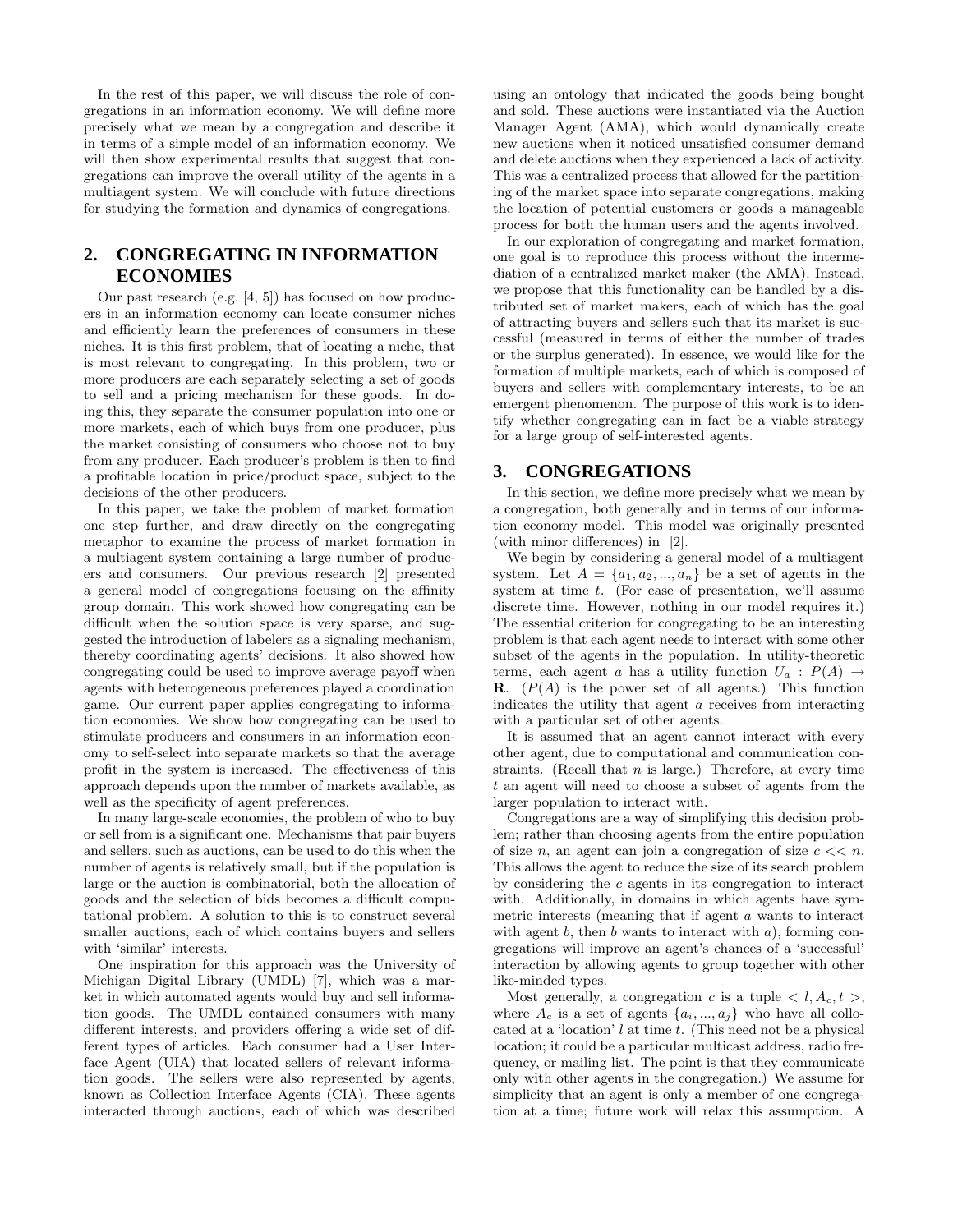congregation is defined intrinsically by its membership. It may be useful for the members of a congregation or for other agents, such as market makers, to try to describe a congregation extrinsically by characterizing some quality shared by its members, but this is just a label.

Let us make this all more concrete by placing it in terms of an information economy. Our set A of agents consists of two disjoint subsets: a set B of buyers and a set S of sellers.<sup>1</sup> Our commodity is information goods: an information good is an article of a particular category  $c \in \{c_1, ..., c_k\}$ . Examples of categories include Sports, Arts, International News, and so on. At each time  $t$ , a seller is able to select a type of good to offer. Each buyer has a category  $c^*$  of good that it most prefers; articles in this category have a reservation value r. A good from another category  $c'$  is valued at:

$$
V(c') = r(1 - \frac{|c^* - c'|}{k})
$$
\n(1)

where  $c^* - c'$  indicates the rank difference between two categories. The intuition behind this is that consumers are willing to pay a fraction of their reservation value for goods that are similar to their favorite, and that similarity decreases linearly with distance, as does willingness to pay. The assumption that categories are arranged according to a 'similarity' metric on the  $k$  axis is a simplification, but it is sufficient for our needs. It also provides our model with some similarities to the Hotelling model [1], which is a common economic framework for product differentiation. Hotelling models typically contain one or more product dimensions along which producers can differentiate themselves, and consumers with heterogeneous preferences along these dimensions. Each producer must determine where to locate, given the expected locations of the other producers.

In our model, each agent a has a threshold  $\tau_a$  that indicates the fraction of reservation value  $r$  it wants to receive from a transaction. This threshold can be interpreted either as a production or consumption cost, or as a form of satisficing, whereby all transactions yielding utility greater than  $\tau_a r$  are considered satisfactory by agent a.

In a simple world, this would be all that is needed for a model; buyers and sellers could be paired up using some sort of predetermined mechanism, either a decentralized mechanism such as Contract Net [6], in which agents broadcast offers to each other, or a more centralized mechanism such as an auction, where bids are submitted to a central authority that computes allocations. In either case, there is some computation that must be performed in order to determine an allocation. In the case of Contract Net, this computation is the exchange of messages, and in the case of an auction, it is the winner determination algorithm. In either case, this computation does not come for free; we assume that the agents in the system must pay for it. By separating into separate congregations, they can ease their computational burden, hopefully without a large decrease in the efficiency of the allocation of goods.

In order to capture this notion of agents separating into subgroups, our model also consists of a set of marketplaces  $M = \{m_1, ..., m_q\}$ . These are the locations described above; buyers and sellers will congregate here. Each buyer and seller will choose exactly one marketplace from M to join. At a time t, the market will close, and an allocation will be computed for all agents in the marketplace. The cost of this allocation will be shared equally amongst all agents in the marketplace. The mechanism we use is a Nth-price Vickrey auction. This was chosen for simplicity; however, any allocation mechanism can be used in this model. If costs are superlinear in the number of agents, the same qualitative effects will be seen. Each buyer bids its reservation value and the allocation of goods is computed. Each agent a can then decide whether to remain in its current congregation or to leave for another; this decision will be based on whether the value received (less computation cost) exceeds the agent's threshold  $\tau_a$ .

Clearly, in a single market, the allocation which maximizes efficiency can be computed. This will be used as a benchmark in our experiments. However, computing the optimal allocation in a combinatorial auction is NP-complete [9]. Even a Vickrey auction for simple goods (no combinations) requires  $O(bs)$  running time, where b is the number of buyers and s is the number of sellers. In other simple allocation problems, such as coalition formation, the number of messages exchanged is polynomial in the number of agents in the system, which leads to scalability problems as the number of agents becomes large.

In our past work [2, 4], we have analyzed the convergence properties for a simple congregating model and shown how congregating can lead to higher net utility in a domain where agents try to locate other agents of the same "type." One observation from that work is that congregating is useful because it helps to build a "critical mass;" a group of agents will form a congregation that is mutually beneficial, and so the congregation will persist over time. This provides a focal point for the attraction of other agents that may want to be a part of this congregation. Essentially, the congregation allows a subset of agents to "hold still" and allow others to find them.

In this paper, we are explicitly interested in the learning dynamics of market formation, and how congregating can improve overall profit by providing this sort of critical mass. We focus on experimental methods to determine when congregating is a viable strategy, and how overall profits (as a measure of system performance) change as the number of markets is altered.

# **4. USING CONGREGATIONS TO IMPROVE NET PROFIT**

In this section, we present experiments demonstrating the usefulness of congregating when agents must incur a cost for computing an allocation of goods. We show how congregating is a useful strategy when agents must pay for computation, and study the efficiency of the allocation (both gross, pre-computation cost and net, post-computation) as the number of marketplaces is varied.

In the first experiment, we consider an information economy composed of 50 producers and 50 consumers. There are 10 categories of information goods; at the beginning of the experiment, each producer randomly chooses a category of good to sell. Each consumer also has a favorite category (drawn from a uniform distribution) and preferences over non-favorite goods indicated by equation 1. Reservation values for a consumer's most-preferred good are drawn

<sup>&</sup>lt;sup>1</sup>We assume that there is no resale; buyers consume their goods immediately. Economies containing supply chains are also a promising area of application for congregations, but are not treated here.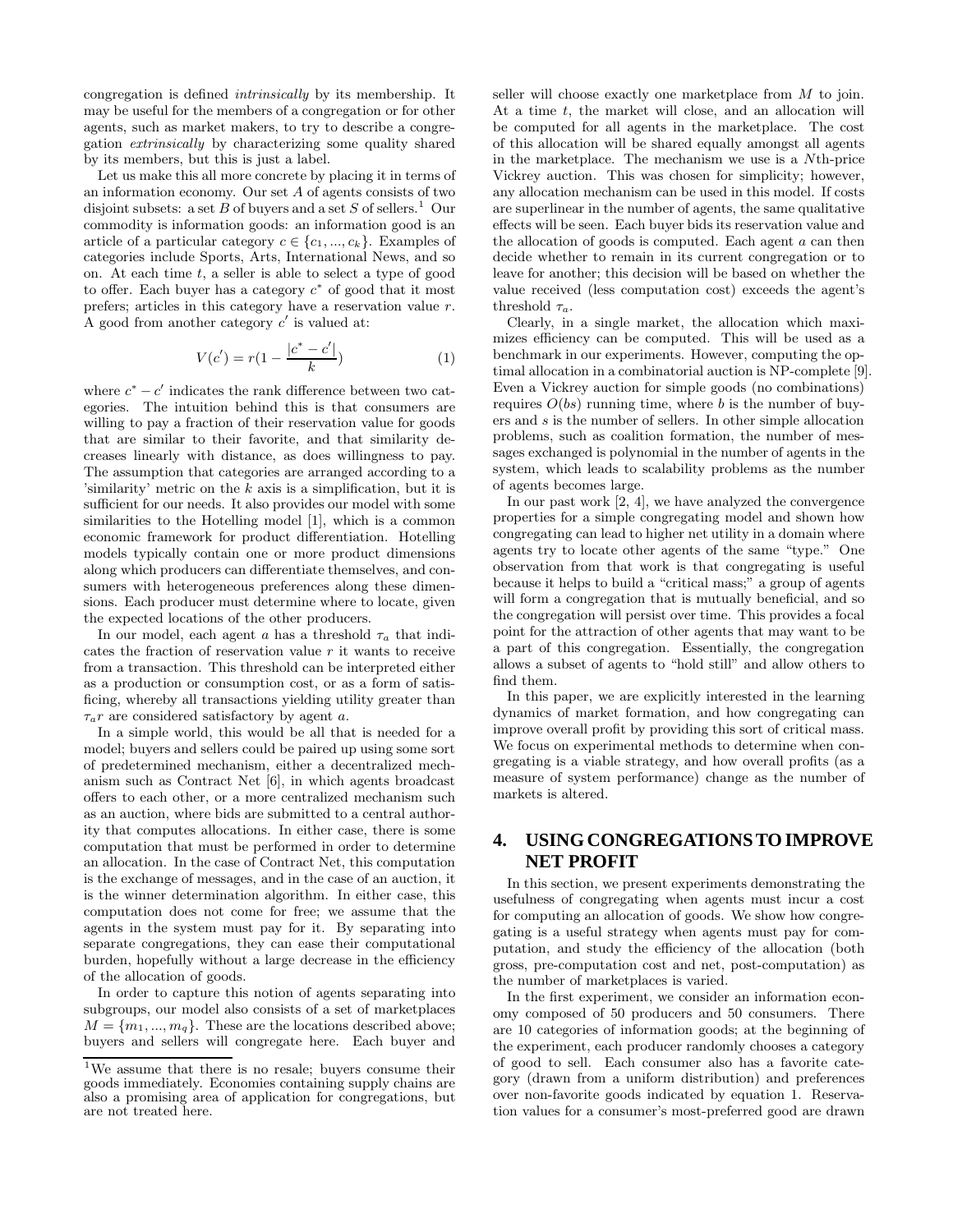from  $U[5, 10]$ . The number of marketplaces is fixed at the beginning of the experiment; it is assumed that each agent knows m, the number of marketplaces, and each agent has agreed to share equally in the costs of computation in determining an allocation within its market. We assume that computation has a cost of 0.1 for each message sent or comparison of valuations made. Since we are using a generalized Vickrey auction to compute allocations, it is straightforward for the market to hold an auction, determine the cost of this computation, and charge each agent accordingly. For each producer, we simply sort the consumers by their valuation of that producer's good, beginning with the producer who has the closest match with a consumer in the market. The consumer with the highest valuation receives the good, pays the second-highest valuation, and is removed from consideration for other producers' goods.

After each market closing, every agent is able to change marketplaces. If a producer receives less than  $\tau r$  for its good, or if a consumer receives a good that it values at less than  $\tau r$ , it will move to a new congregation chosen at random. In our initial experiments,  $\tau$  was set to 0.5 for all agents. This is varied in section 5.

Figure 1 shows the average cumulative profit achieved by all producers (averaged across 1000 iterations) as the number of marketplaces is increased. As the number of marketplaces is increased, initial profits are much lower, as it becomes more difficult for each agent to locate a congregation in which it can find a suitable match. Also, the system as a whole reaches a suboptimal configuration. However, this figure does not take into account the costs of computation. Figure 2 shows how computational costs fall off quickly when the economy contains more than one marketplace. These two graphs are combined in Figure 3. In this figure, we can see that, even though a single market is able to compute the optimal allocation, the computational costs are high enough that producers end up with a negative net profit. As the number of marketplaces is increased, the computational cost falls off much more quickly than profit, until at 25 marketplaces the average cumulative net profit is maximized. As more marketplaces are added, net profits begin to decline, as the computational savings is outweighed by the difficulty of finding a marketplace containing a suitable matchup.

In Figure 3, we can see the dynamics of market formation as the number of marketplaces is increased. With a very small number of marketplaces (3 or 5) a stable configuration is reached almost immediately. As we increase the number of marketplaces to 10 or 25, convergence is slightly slower, but the configuration of congregations that is found yields higher average profit. As the number of marketplaces is further increased, the quality of the configuration falls off slightly, and convergence time becomes much longer. It is difficult to quantify this comparison directly from Figure 3, due to the number of lines and the fact that total performance is actually the area under each curve. Figure 4 makes this tradeoff more explicit; it shows the average net profit (over 1000 iterations) as the number of marketplaces is increased. Here we can clearly see that net profit increases steeply as the number of marketplaces is increased, and then falls off after  $m = 25$ .

We can also see that introducing too many marketplaces, as in the case of  $m = 250$  or  $m = 500$ , introduces too much inefficiency without a significant extra reduction in computational cost. Buyers and sellers spend a great deal of the



Figure 1: Cumulative profit per iteration over all sellers, averaged across 10 runs of 1000 iterations each (x axis is log scale)



Figure 2: Cost of determining the optimal allocation of goods as the number of marketplaces increases (averaged over 50 instantiations with 50 producers and consumers).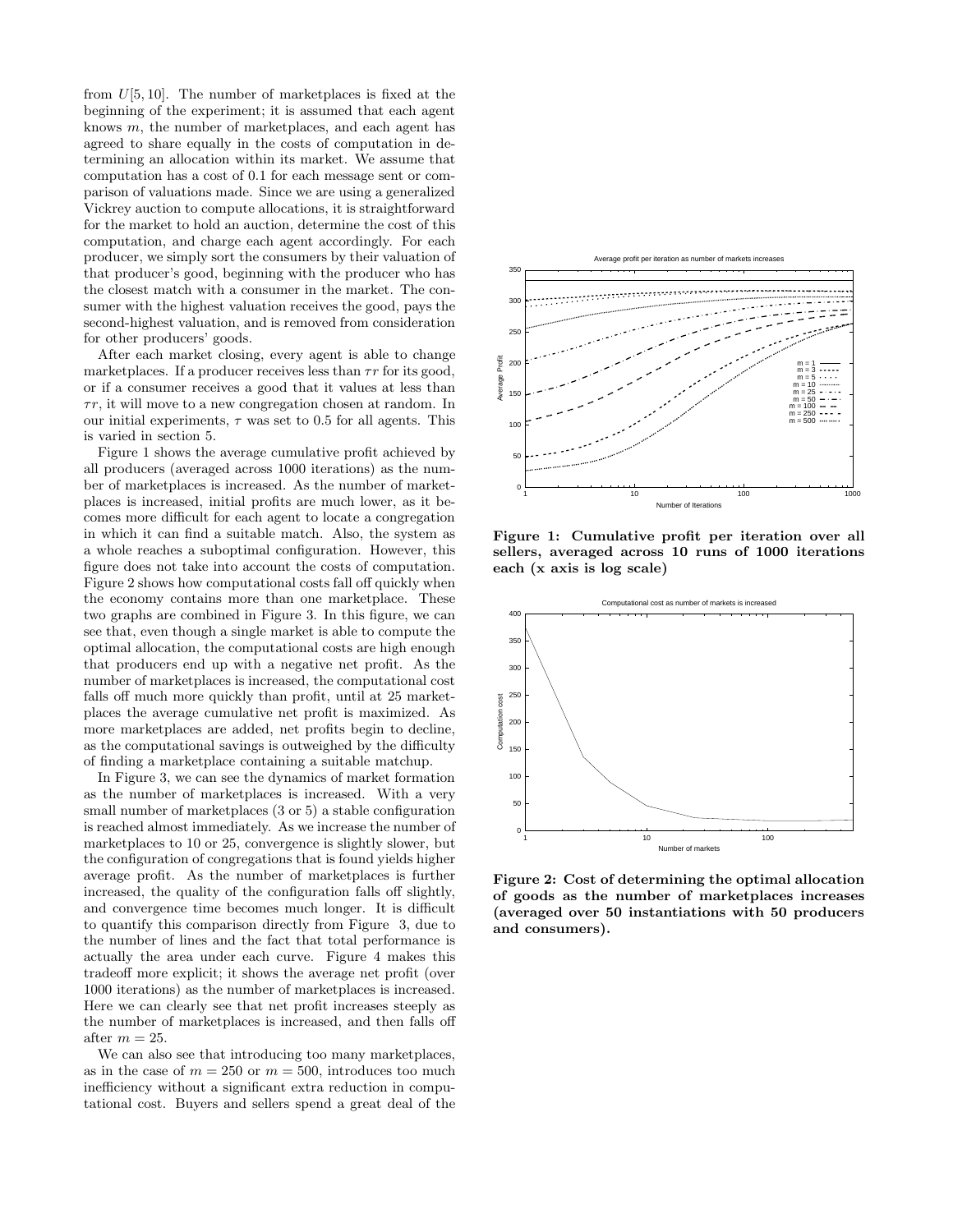

Figure 3: Net cumulative profit per iteration over all sellers, averaged across 10 runs of 1000 iterations each.



Figure 4: Average net profit (over 10 runs of 1000 iterations each) with 50 producers and 50 consumers as the number of marketplaces is varied. (x axis is log scale)



Figure 5: Net profit per iteration per producer as the number of producers (and consumers) is varied between 10 and 500.

initial iterations in a market with no suitable agents.

In our next experiment, we examine whether the advantages of congregating scale as the number of agents in the system is increased. We vary the number of producers and consumers from 10 to 500 of each, keeping the number of producers and consumers equal and, in each case, setting the number of marketplaces to half the number of producers, since this was observed to be the optimal number of marketplaces in the previous experiments. The average net (post-computation cost ) profit per producer over the course of the run is presented in Figure 5.

As we can see, congregating is in fact a method that is able to scale to large numbers of agents. Profits are invariant as the number of agents in the system is increased. (In fact, net profits for small numbers of agents are slightly lower; this is an artifact of the way in which agents are randomly generated. For low numbers of agents, it is less likely, for any given producer, that there is a consumer whose most desired good corresponds to that produced.) As long as the agents in the system have a rough idea of how many other agents are in the economy and are able to construct the appropriate number of marketplaces (half the number of producers in this case), market size remains constant, the economy can scale, and producers and consumers are still able to find each other and make successful transactions.

Of course, these results are dependent on the particular costs and reservation values chosen. The higher the ratio of reservation values to computation costs, the more utility will be placed on an optimal solution. On the other hand, as computation costs become a significant portion of net profits, agents will prefer cheaper solutions and congregating will gain appeal.

#### **5. VARYING CONSUMER PREFERENCES**

A large part of the effectiveness of congregating comes from its ability to serve as a coordination mechanism for agents' decisions. A subset of agents will move into a particular marketplace and, if they are happy, stay there. This reduces the complexity of the problem for agents who have yet to find a suitable marketplace, since fewer agents are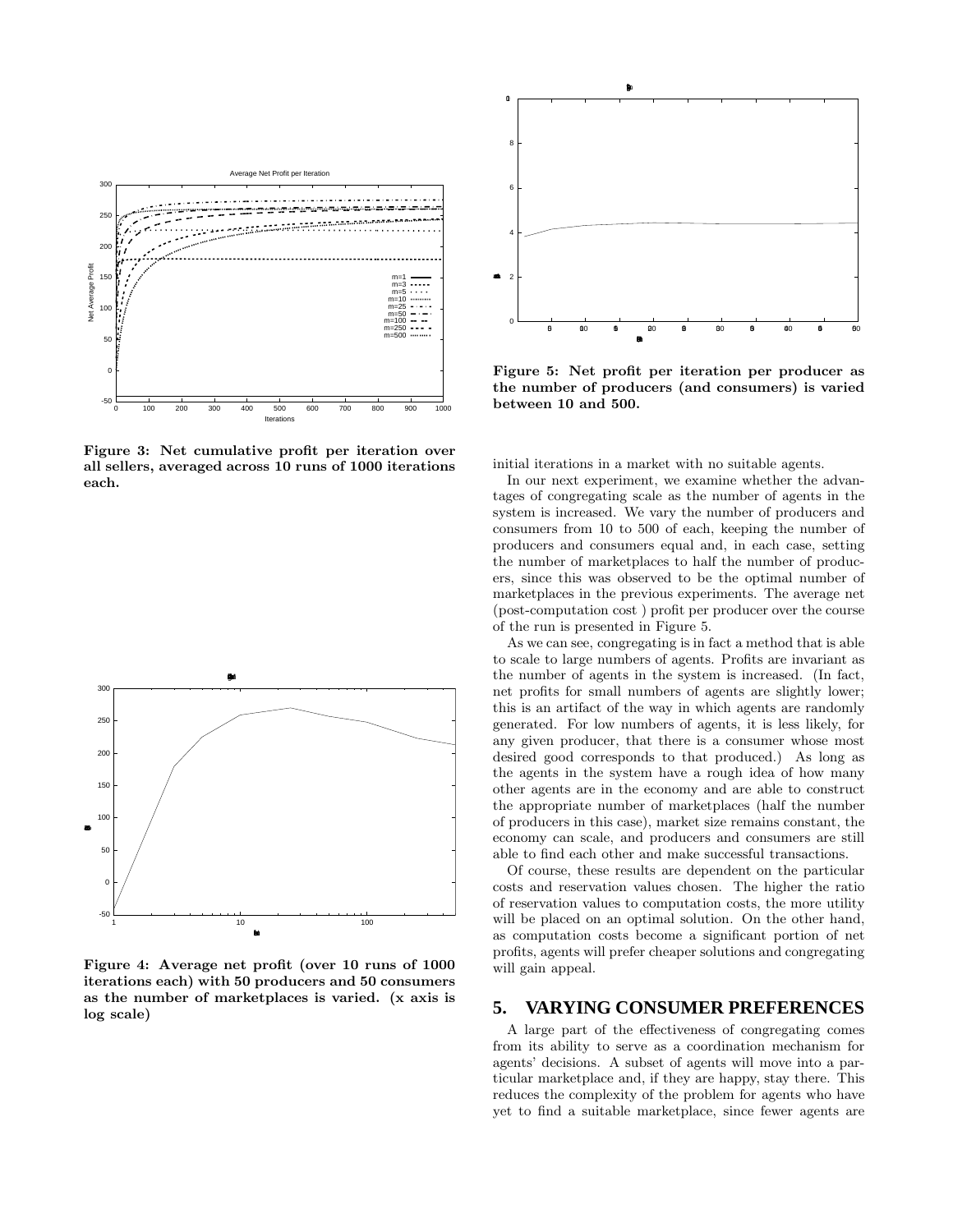

Figure 6: An illustration of the changes being performed on a simplified landscape. Figure 6a shows a simple two-peaked profit landscape. As agents'  $\tau$  is increased, the "sea level" increases, leading to Figure 6b. The original landscape is indicated by a dotted line. When consumers reduce the number of categories they value, the result is the attenuated landscape shown in Figure 6c. The heights of the peaks remain constant, but the fraction of the landscape occupied by the plateaus increases.

moving. If we visualize the congregating process as a search over a landscape, congregating allows the search process to move along a gradient more effectively. Of course, this assumes that the landscape has a gradient. In this section, we alter the gradient of the landscape and examine the effectiveness of congregating.

In our first experiment, we alter each agent's threshold  $\tau$ . (We assume here that all agents have the same  $\tau$ .) Recall that  $\tau$  is the fraction of reservation value an agent must receive to be satisfied with a transaction. As  $\tau$  increases, an agent is satisfied with fewer congregations. In terms of the search landscape, this lowers all the peaks equally, as if there was a flood. Fewer points on the landscape have positive profit, but the topology is not deformed. Figure 6 illustrates this.

Experiments were again conducted with 50 consumers and 50 producers. All experiments were performed with 25 marketplaces, seen to be the optimal number in our previous experiments.  $\tau$  was varied between 0.1 and 1.0. Results are shown in Figure 7.

As we see from Figure 7, when  $\tau = 1$ , the process takes longer to converge to a solution, but the quality of the final solution is improved. When  $\tau$  is small, the process converges more quickly, but to a local optimum. The encouraging result here is that even when the threshold is high, meaning that agents have a high cost of producing or consuming ar-



Figure 7: Net profit per iteration as the threshold is varied between 0.1 and 1, averaged over 10 experiments. r is the agent's reservation value. X-axis is log scale.

ticles, congregating still quickly finds a desirable solution.

In our second experiment regarding consumer preferences, we alter the number of categories each consumer values positively. We do this by giving each consumer a value  $n$  that indicates the number of categories they value positively. If an article offered by a producer is of a category less than  $\frac{n}{2}$  away from the consumer's preferred category, it is valued according to 1. Otherwise, it has value 0. This has the effect of attenuating the congregating search space. The gradient around an optimum is increased, producing steeper peaks and larger flat areas. While the profits attained by the system at the optima do not change, the profits for non-optimal configurations of congregations decrease, since consumers value fewer categories. In essence, the search problem becomes more difficult. This is also illustrated in Figure 6.

Once again, experiments were performed with 50 consumers, 50 producers, 25 marketplaces and 20 potential categories.  $\tau$  was fixed at 0.5. Results for this experiment are shown in Figure 8.

As we can see from Figure 8, as consumer preferences become more specific, the search process becomes more difficult; many configurations of congregations do not contain a critical mass of agents receiving a positive profit. In terms of the search landscape, the size of the plateaus increases. The more interesting result is that, even though the search process becomes more difficult, through the use of congregations, the agents in the system are still able to self-organize into congregations that yield a large fraction of the optimal profit. This tells us that congregating is a method that is robust to the particular shape of agent preferences; even when consumers have very specific preferences as to the goods they want, congregating allows producers and consumers to locate each other.

## **6. DISCUSSION**

In this paper, we have provided an example of how congregating can be applied to information economies and used to model the process of market formation. As we have seen, if the participants in a market must pay for their compu-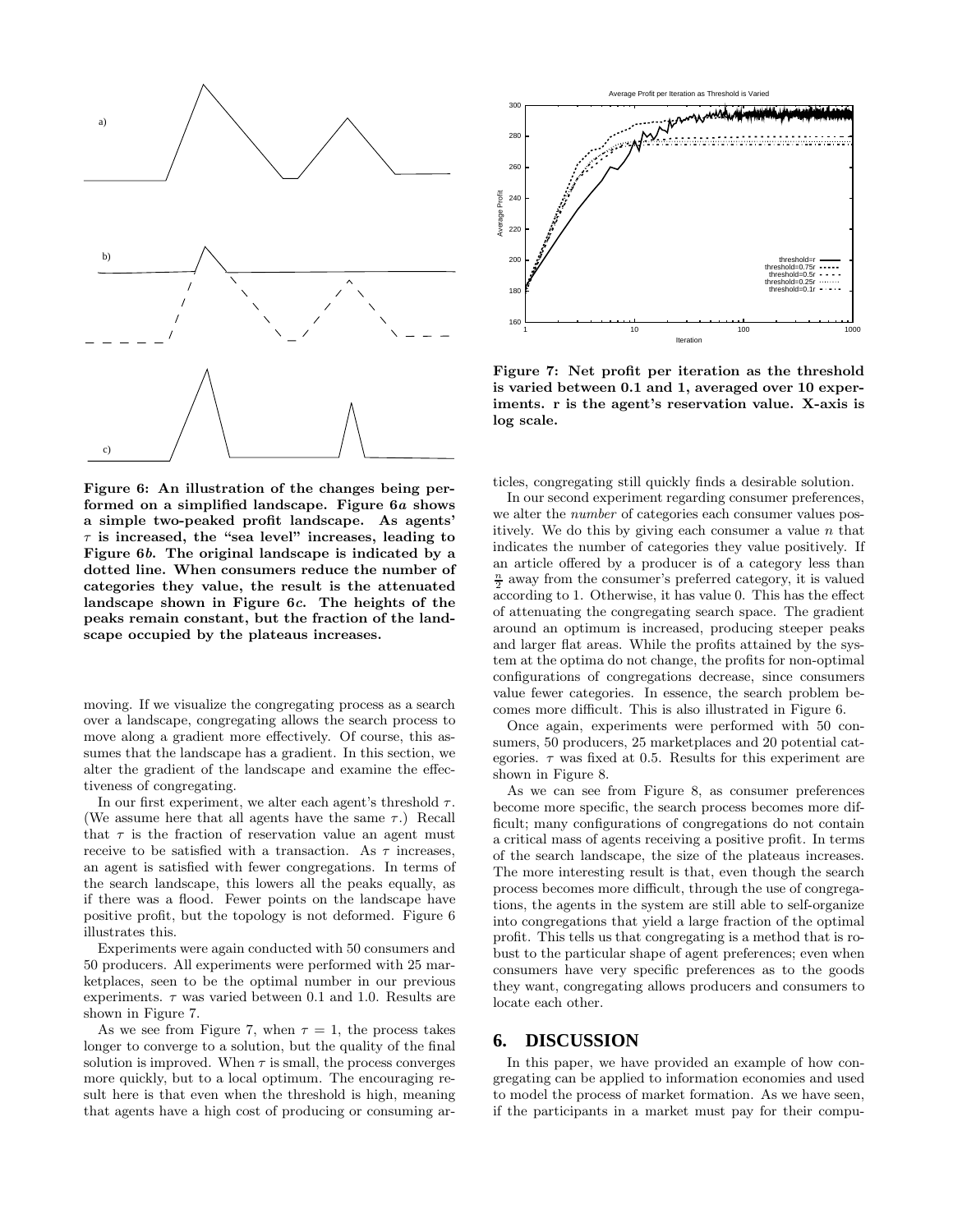

Figure 8: Net profit per iteration per producer as the number of categories (out of a possible 20) valued by each consumer is varied. Results are averaged over 10 experiments. X-axis is log scale.

tation, they are often happier to realize an allocation that yields slightly less utility, but can be found at a much lower computational cost. The mechanism is essentially a selforganizing one; initially, agents that are happy in a market will stay there, providing a fixed location that other 'likeminded' agents can find. The only common knowledge that is required is that the agents all agree on the existence of a set of marketplaces at the beginning of the economy's lifetime. Once this initial commitment is made, an agent need not consider the global state or worry about the identity of all the other agents in the system; it can simply concern itself with the other agents in its congregation.

We have also shown that congregating is a technique that allows multiagent systems to scale up to large numbers of agents. When agents must consider the costs of computation in determining who to purchase from or how to allocate goods, congregating allows the system to scale so that net profit remains relatively constant as the system grows.

Additionally, we have shown that congregating is relatively robust to the shape of agent preferences. Even when consumers have a very high processing cost, or very narrow preferences, congregating still allows producers and consumers to make satisfactory exchanges, although the time needed to discover the optimal configuration of congregations increases.

There are many other potential directions for this research. As noted previously, goods in this economy are immediately consumed. If goods are instead transformed and resold, then the need for well-constructed markets becomes even more important. Additionally, this work does not explicitly treat nonstationarity in the consumer population. An important question to ask would be whether the existence of congregations makes consumer and producer entry more difficult.

Finally, we earlier stressed the notion of a congregation as an entity unto itself. This leads one to consider notions of group selection, whereby it becomes rational for agents within a congregation to behave altruistically, so as to increase the fitness of the rest of the congregation and improve their chances when competing with agents outside of the congregation. In environments in which agents typically interact within a congregation, but occasionally encounter agents from the population at large, this can be a very effective strategy (see [14] for ecological examples). This would also lead us to examine the relationship between individual and group-level learning: as individual agents develop more sophisticated strategies, how does the composition of the congregation change?

# **7. ACKNOWLEDGMENTS**

The authors would like to thank Jeff MacKie-Mason and Bob Gazzale for their contributions to this research. This work was supported in part by NSF grants IIS-9872057 and IIS-0112669.

### **8. REFERENCES**

- [1] S. P. Anderson, A. de Palma, and J.-F. Thisse. Discrete Choice Theory of Product Differentiation. MIT Press, Cambridge, Massachusetts, 1992.
- [2] C. H. Brooks and E. H. Durfee. Congregation formation in multiagent systems. Journal of Autonomous Agents and Multiagent Systems, 2002. to appear.
- [3] C. H. Brooks, E. H. Durfee, and A. Armstrong. An introduction to congregating in multiagent systems. In Proceedings of the Fourth International Conference on Multiagent Systems, pages 79–86, 2000.
- [4] C. H. Brooks, E. H. Durfee, and R. Das. Price wars and niche discovery in an information economy. In Proceedings of ACM Conference on Electronic Commerce (EC-00), pages 95–106, Minneapolis, MN, October 2000.
- [5] C. H. Brooks, S. Fay, R. Das, J. K. MacKie-Mason, J. O. Kephart, and E. H. Durfee. Automated strategy searches in an electronic goods market: Learning and complex price schedules. In Proceedings of ACM EC-99, pages 31–40, 1999.
- [6] R. Davis and R. G. Smith. Negotiation as a metaphor for distributed problem solving. Artificial Intelligence, 20:63–109, 1983.
- [7] E. H. Durfee, T. Mullen, S. Park, P. Weinstein, and J. Vidal. The dynamics of the UMDL service market society. In M. Klusch and G. Weiß, editors, Cooperative Agents II, Lecture Notes in Artificial Intelligence, pages 55–78. Springer, 1998.
- [8] M. Fenster, S. Kraus, and J. Rosenschein. Coordination without communication: An experimental validation of focal point techniques. In Proceedings of the First International Conference on Multi-Agent Systems, pages 102–116, San Francisco, California, 1995.
- [9] T. Sandholm. Algorithm for optimal winner determination in combinatorial auctions. Artificial Intelligence, 2001. to appear.
- [10] T. C. Schelling. The Strategy of Conflict. Harvard University, 1960.
- [11] O. Shehory and S. Kraus. Methods for task allocation via agent coalition formation. Artificial Intelligence, 101:165–200, 1998.
- [12] M. Tambe. Toward flexible teamwork. Journal of Artificial Intelligence Research, 7:83–124, 1997.